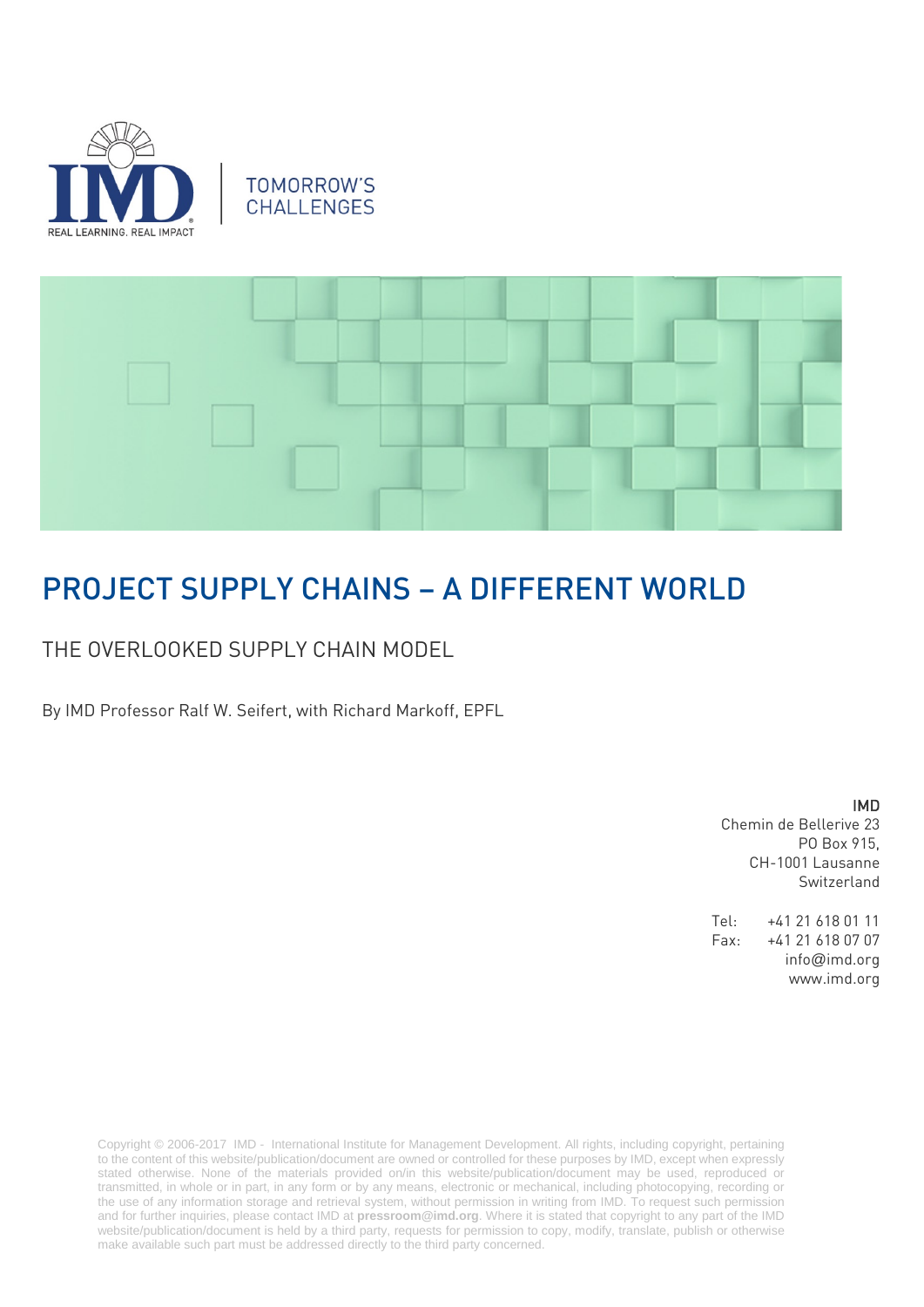Companies are increasingly investing in their sales and operation planning (S&OP) process and tools. Gartner, an American technology research and advisory firm, considers demand planning accuracy at the top of the list of key supply chain performance indicators.

Demand planning is becoming more sophisticated. Powerful statistical tools can model consumer demand patterns, while demand shaping and demand sensing are on the rise, and are placing demand planning in a more proactive position with the markets. These developments will yield service and working capital benefits in supply chains which use forecasts to set inventory levels commonly known as **make-to-stock** supply chains.

This emphasis on demand planning resonates strongly with companies that must respond very quickly to consumer market forces with immediate fulfilment of B2B orders from retailers or B2C orders through omni-channels.

**Project supply chains** are often forgotten when we discuss today's supply chain trends. Project supply chains are chains that provide products that are for a unique customer, and must be configured or even designed from scratch. Think of a new power station, an airplane or a telecommunications network. These supply chains have a global footprint, several internal and external production points, lead times that are several months long, and most importantly, critical links with engineering and commercial teams.

But they are a big part of global trade. If we look at the 2015 Fortune 500 classification by sector, the companies that could be considered to have a significant part of their revenue derived through project supply chains — such as General Electric and Boeing — account for about 12% of the total revenue of the list. It's worth taking a closer look at the dynamics and challenges of planning in a project environment, and how companies can be successful with this approach.

## **Project supply chains — a different set of challenges**

#### Customer orders

Project supply chains are strikingly different from make-to-stock supply chains. Rather than dozens of retailers and millions of consumers, in project supply chains there are only a handful of customers in the demand profile. They are the result of months or even years of bids and negotiations. Statistical models don't apply as readily when there isn't a mass from which to draw wisdom, and it is difficult to try and make sense of historical data and draw simple assumptions and conclusions from it. The only way to choose potential projects is to have close collaboration with the commercial teams.

## Demand planning and S&OP

As each project is different, the scenario analysis for determining the cost and risk associated with each project needs input all the way up the supply chain, including to vendors. As project supply chains are complex and multi-national, this is a big challenge.

The role of demand planning in the S&OP process is also fundamentally different. The demand plan is not used to set a target stock level that supply must strive to reach. Also, it is not used to identify short-term service issues. This is because the order portfolio acts as both the short-tomedium-term expression of demand as well as the driver of short-term priorities. The factories are not as concerned with the accuracy of demand planning as they are with having visibility in the Customer Relationship Management system to see what order dates are due and from which customers. There is a need to have data that is correct and reliable, in a field where data management is notoriously difficult.

"Because it is engineered to order, the factories may have three months, sometimes six months of backlog. So they have some visibility," said the head of S&OP at a major industrial company. "And because the front end consults the factories for pricing, they can follow what we call hot tenders, so they have some view of what is coming after the backlog."

The S&OP process is more focused on the allocation of scarce resources on a global scale. It looks at common components or available capacity. Instead of most of the energy being invested into getting the forward projection right as well as short-term priorities, effort should be placed on ongoing orders, and long-term potential activity.